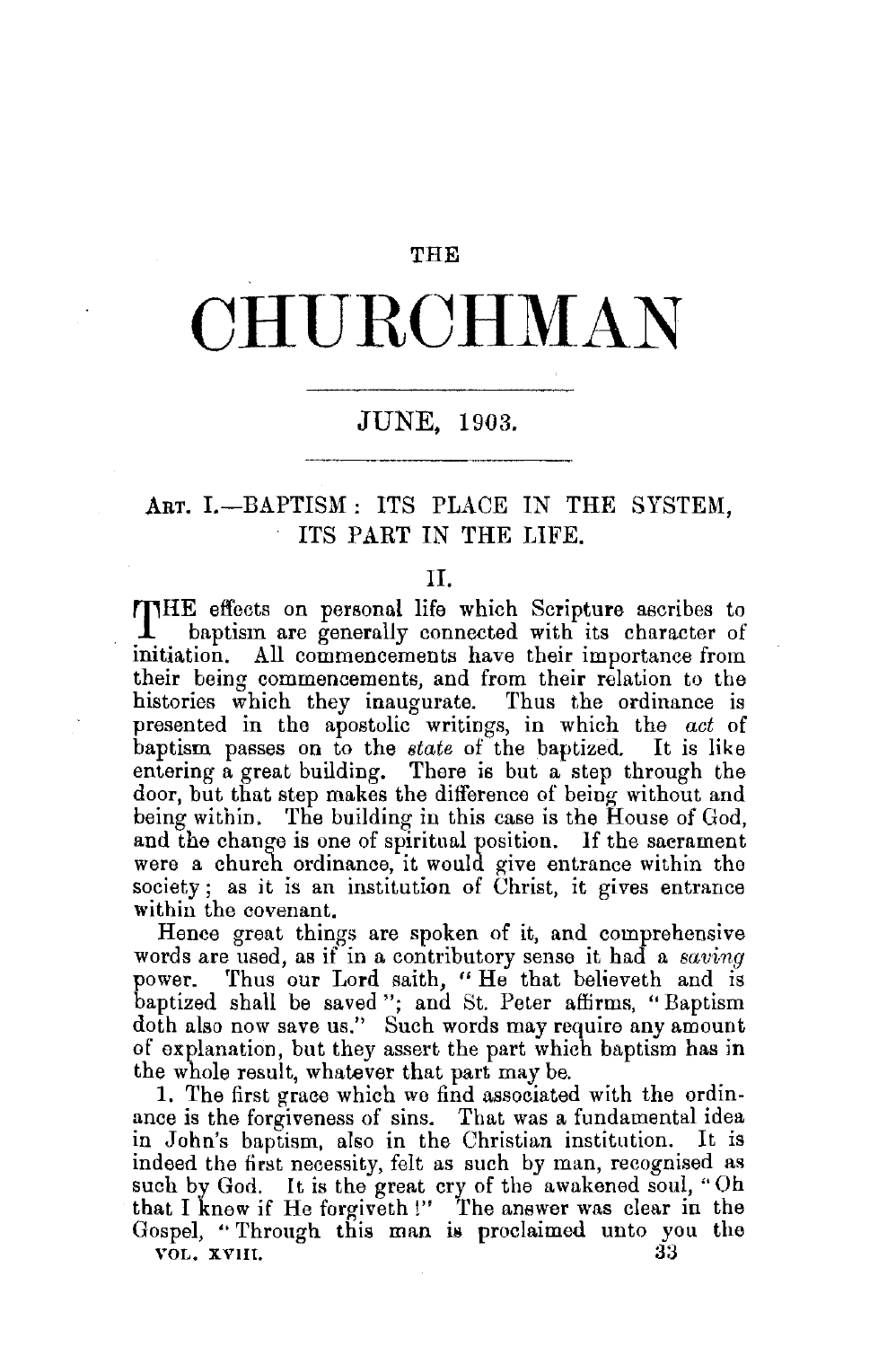remission of sins" (Acts xiii. 38). Of this baptism was the ordained assurance. " Repent, and be baptized, every one of you, in the name of Jesus Christ, for the remission of sins" was certainly no dubious promise. "Arise, and be baptized, and wash away thy sins" are words which St. Paul recites as addressed to himself (Acts xxii. 16). This cleansing from sin by a definite act of forgiveness was aptly represented in baptism at the beginning of Christian life and as preliminary to all further grace, and the consciousness of it is kept ever present. After a reminder of former defilements, it is added: '' But ye were washed, ye were sanctified, ye were justified, etc. " (1 Cor. vi. 11); and as of separate persons, so of the whole Church, it is said: "Christ loved it, and gave Himself for it, that He might sanctify it, having cleansed it by the washing of water with the word" (Eph. vi. 26). Moreover, the sense of this sacramental cleansing remained through life, and men were ever to "draw near to God, having their hearts sprinkled from an evil conscience, and their bodies washed with pure water" (Heb. x. 22); for the effect of that sacramental beginning of the new life continues through the course of it. The forgiveness of sins in baptism is not only n remission of sins past (in the case of an infant, what are they ?) It is of the nature of an abiding grant for time to come, the grant of a right to be realized whenever, either in the hom of conversion or in habitual approach to God, the heart in repentance and faith seeks and proves the sprinkling of the precious blood. This abicling effect of baptism as the Divine pledge of forgiveness through the life of the baptized has two consequences:

 $(a)$  It anticipates and precludes the so-called sacrament of penance, invented to meet the case of ''sins after baptism," on the supposition that it was a cleansing only for the time before it, and that its effect in after-life was to increase the sinfulness of sin, not to entail the promise of remission.

(b) The sacrament could never be repeated, the Divine authority being attached to the siugle act, in its nature one of initiation. It was the one entrance into a scheme of things marked by the note of unity. "There is one body and one "There is one body and one Spirit, even as we are called in one hope of our calling; one Lord, one faith, one baptism." Therefore in this larger and life-long sense of its purpose and effect we say, in the Nicene Creed : "I believe in one baptism for the remission of sins."

2. This grace is not detached and alone. It is a part and a consequence of a larger grace, union with Christ. That was what was sought in baptism, that was what was given. On the day when the Holy Ghost came, and Jesus was first preached as the Christ of God, the one desire and design of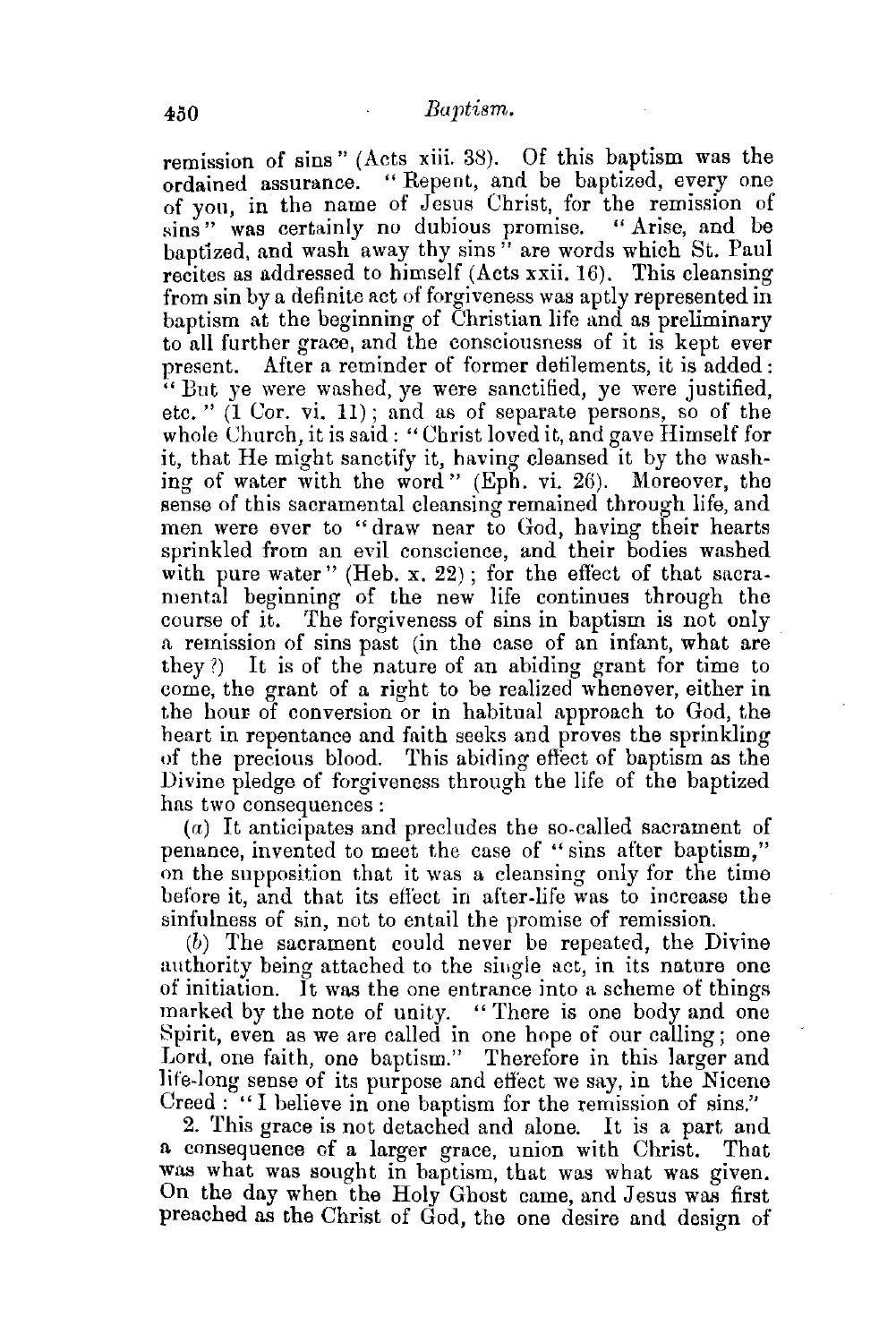those who received the Word was to join themselves to the Lord in whom they believed, and that was granted by being baptized in His name. Afterwards each, in his measure, would come to know how real, how intimate, and how practical in effect this personal and spiritual union is. St. Paul, pressing it on his converts as the essence of the Christian state, again and again connects it with their baptism in the past, setting it forth both as a general association with their Lord and as a special participation in His death, burial, and resurrection. "We who were baptized into Jesus Christ,'' he says to the Romans, " were baptized into His death. We were buried, therefore, with Him through baptism into death ; that like as Christ was raised from the dead through the glory of the Father, so we also should walk in newness of life. For, if we have become united with Him by the likeness of His death, we shall be also by that of His resurrection"  $(vi, 2-11)$ . And so he proceeds in language (accurately rendered in the R.V.), referring his readers to their baptism as the time when they "became united with Jesus Christ," so as to participate both in the power and in the likeness of " the death which He died unto sin once, and of the life which He liveth unto God." How prominent in this Apostle's teaching, and how exemplified in his own consciousness, is this living union with the Lord, which is concisely and aptly expressed by the great word, "a member of Christ" ! That is not to be superficially explained as meaning only a member of His Church, the society which confesses His name. The relation is primarily not with the Church, but with Himself. It is one not inherited by birth nor to be acquired by effort, but bestowed by grant, as "a thing which by nature we cannot have," and baptism is by the Lord's institution the legal deed of conveyance of that grant, the consequences of which, however, can only be realized in fact under the power of the Word and the Spirit.

3. By virtue of union with the Son, the member of Christ is also" the child of God." That is a spiritual supernatural relationship, but can only be expressed in the terms of natural relationship, for we have no other terms to use. Bnt as no such words are adequate to the case, different similitudes are employed to represent the truths intended, sometimes the similitude of adoption, sometimes of generation and birth. Of these one is more present to the mind of St. Paul. Of these one is more present to the mind of St. Paul, the other to that of St. John. The connection of baptism with the first idea is most obvious, since in the case of adoption a definite change of status was marked by a legal act, creating a relation which did not previously exist; one, too, which demanded, but did not ensure, responsive filial affections. In

 $33 - 2$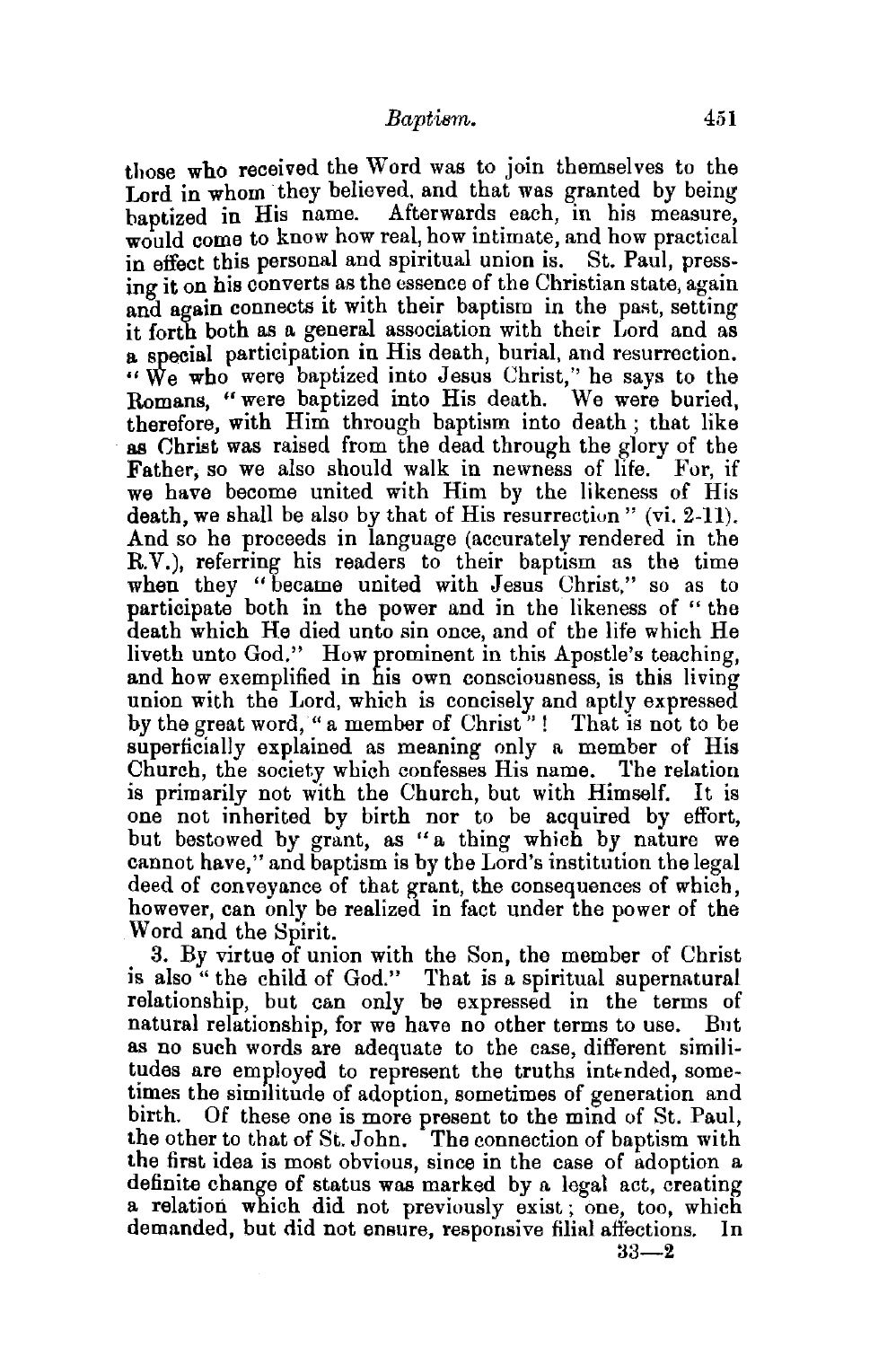like manner the sacrament of adoption needs to be followed by an inward spiritual gift, that of " the Spirit of adoption. whereby we cry, Abba, Father." Then only "the Spirit himself beareth witness with our spirit that we are children of God."

This word  $(\tau \notin \mathcal{X} \times \mathcal{Y})$  children, not frequent with St. Paul, is characteristically St. John's. The term  $(v_i' \circ s)$  son, ever appropriate to Christ, he does not use of the Christian, save once at the final consummation (Rev. xxi. 7); it is said, "He that overcometh shall inherit all things, and I will be his God, and he shall be My son." This discrimination of language is much lost in the A.V., notably in its rendering of 1 John iii. 1, 2; but it is a distinction of thought, which ought to be observed. It belongs to this Apostle's habit of representing the origination of spiritual life by the analogy of<br>natural generation with the natural affections ensuing. The natural generation with the natural affections ensuing. The children of God are with him "begotten of God." It is an children of God are with him " begotten of God." expression peculiar to him, occurring ten times in his Epistle, as it is first used in the prologue to his Gospel. The Word incarnate, he says, "came to His own, and His own received Him not; but as many as received Him, to them gave He the right to become children of God, even to them which believe on His name, which were begotten not of blood, nor of the will of the flesh, nor of the will of man, but of God." This is measured, significant language. The persons receive Jesus, but they are not thereby actually children of God. The  $(\epsilon \epsilon_{ov\sigma i\alpha})$  right, title, or authority to become such is a gift from the Lord on whom they believe. It is precisely the gift of such a right which is expressed in baptism, but the right needs for its realization the breath of the Spirit of God.

4. St.John, who does not mention the institution of the two sacraments, records the words of Jesus, which by anticipation illuminate their meaning. Such is the eftect of the great saying, which answered the unspoken inquiries of Nicodemus. Its application to baptism has in later days been disputed, but the situation is decisive for the plain sense of the words, as they are primarily addressed to the man and to the occasion. The public mind was deeply stirred, full of expectation and debate. What is this kingdom of God which is at hand ? What means this baptism which prepares for it? Is it from heaven or of men? The Pharisees more especially were exercised in mind by the latter question. They felt called to deal with it, and had made public and official inquiry as to John's baptism and the character which lie claimed for it and for himself (i. 19 to 28). But now another person has appeared, One who also baptizes through His disciples, and whose works declare Him a Teacher sent from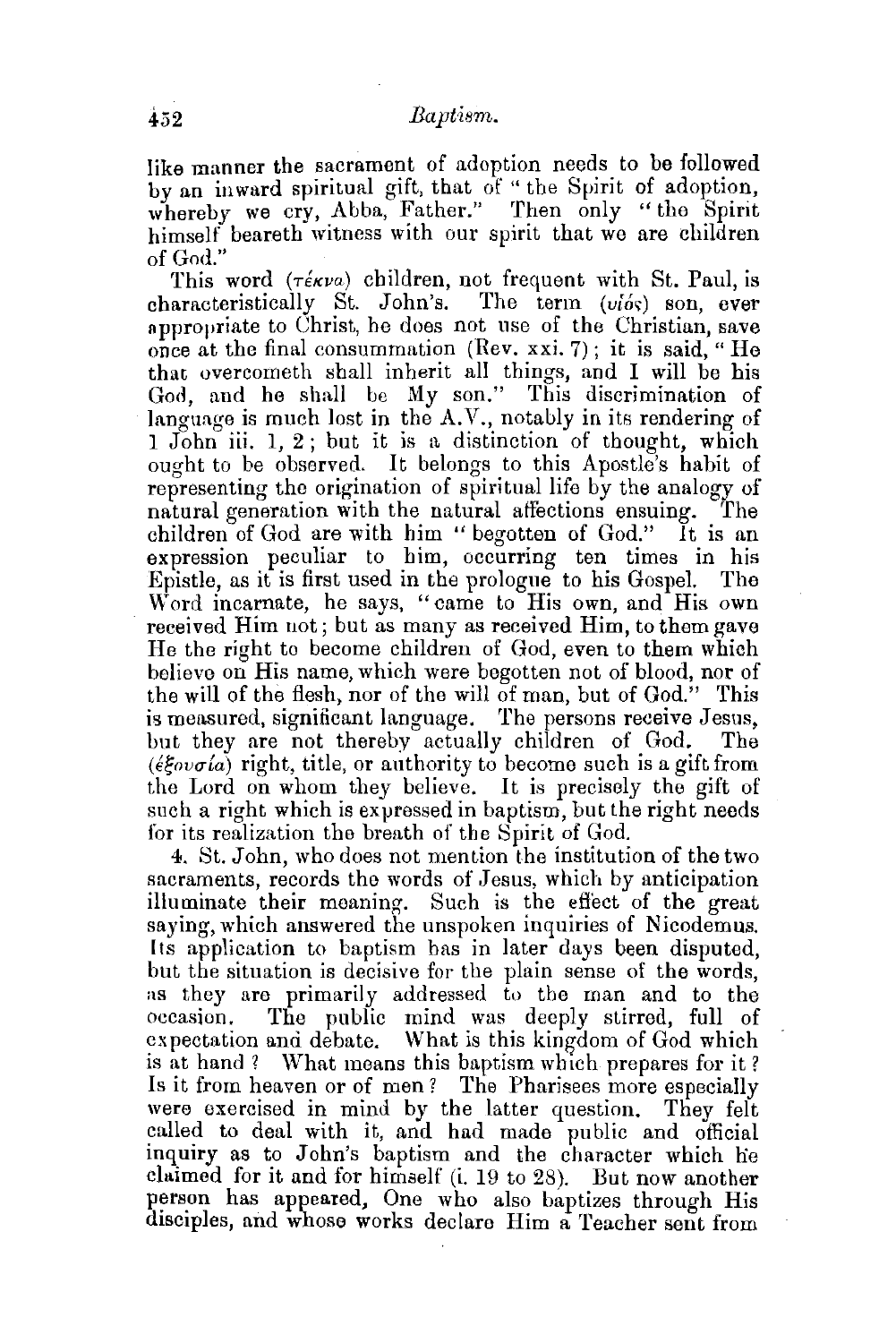God To Him comes " a man of the Pharisees, a ruler of the Jews." a serious, candid man, seeking information on the questions in his mind-in everybody's mind at that moment. The Lord's words go straight to the point, but with discoveries which transcend his thoughts. "Verily, verily I say unto thee (the first time these words are heard), Except a man be born anew, he cannot see the kingdom of  $God$ ," and then more explicitly, "Verily, verily I say unto thee, Except a man be born of water and spirit ( $\epsilon \xi$  ύδατος και πνεύματος), he cannot enter into the kingdom of God." They are plain words, though profound, and the circumstances support the interpretation which was the only one known to antiquity, and which is given them in the opening of our Baptismal Office.

Baptism, according to this fundamental text, has a necessity and potency of its own as a factor in the new birth which qualifies for entering into the kingdom of God. That kingdom is not thought of as in a future state; it was at hand, it was coming, and it came. " When He had overcome the sharpness of death, He opened the kingdom of heaven to all There is no sentence of exclusion from the kingdom, but the statement of a fact. The natural man  $(\omega)$  $\delta \acute{\nu} \nu \acute{a} \tau a \iota$  is not able to see it, still less to enter into it. He has not the capacity for doing so. Does the birth of water create that capacity? It is a spiritual capacity which spirit only can generate. That is in the nature of things, as the discourse proceeds to affirm. From the bare mention of the visible sign. it passes into the sphere of the invisible, as being the region of reality, and enlarges on birth of the Spirit, which now appears as a living, life-giving, spontaneous Power. "That which is born of the flesh is flesh, and that which is born of the Spirit is spirit. Marvel not that I said unto thee, Ye must be born anew. The wind bloweth where it listeth, and thon hearest the voice thereof, but knowest not whence it cometh and whither it goeth: so is everyone that is born of the Spirit." The lessons of these profound, comprehensive words are beyond the present purpose, which is only to consider what part belongs to the water *(i.e.,* to the sacrament), as associated with the Spirit, in the regeneration of men. That it has a representative and symbolic part is plain, and that is itself an important aspect, since the symbolism is not of human invention, but of Divine institution; but the language of Scripture elsewhere, and notably in this word of Jesus, assigns to it, not a symbolical, but a real contribution to the result. We may venture to say that the Spirit does that which the water cannot do, but the water does that which the Spirit does not do. Action on the inner man, the mind and heart, is the work of the Spirit. That is no proper effect of an appointed act., an outward and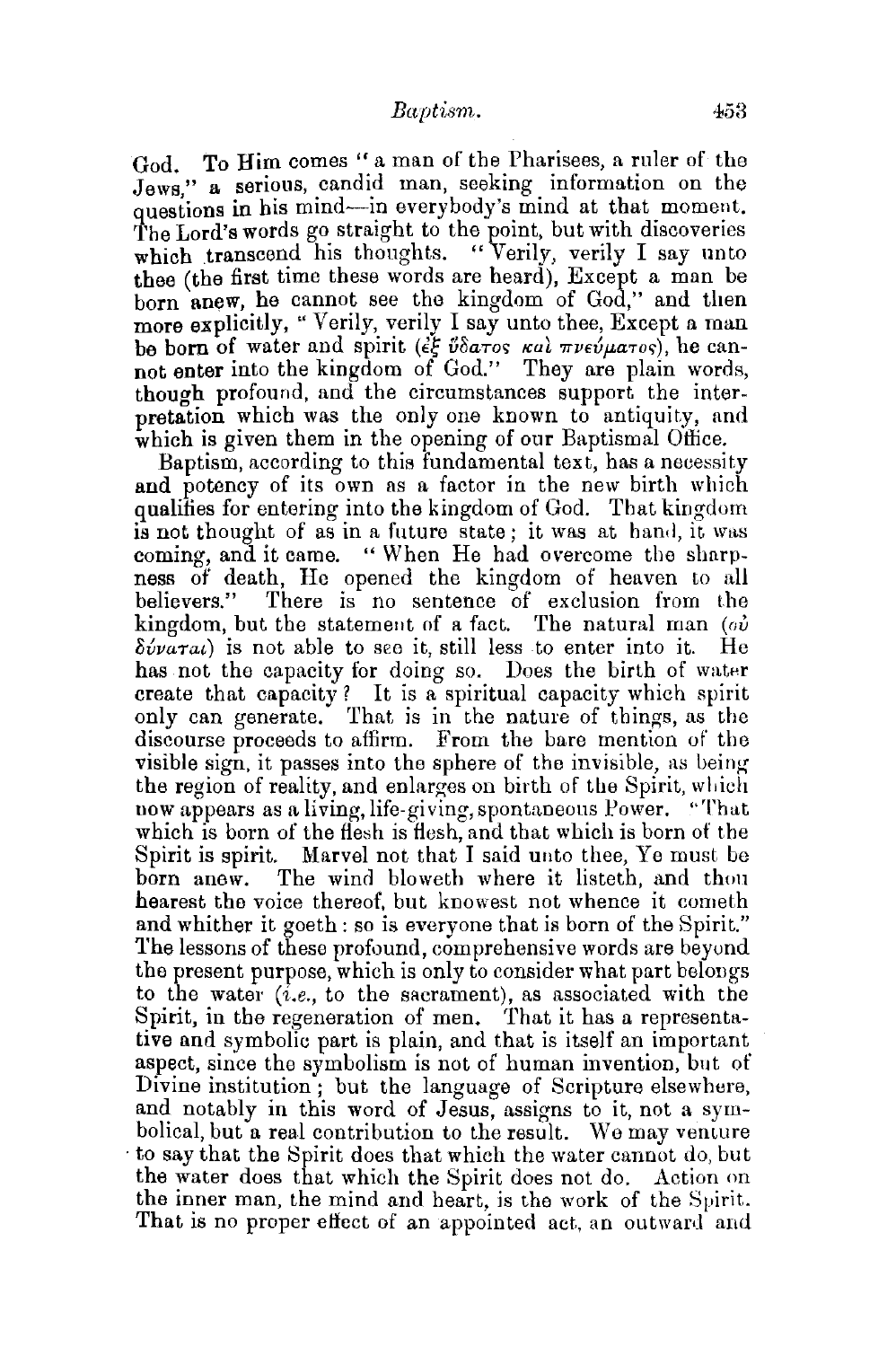visible sign ; but for investiture with rights, privileges, and powers, this is the proper means-as in all the kingdoms of the world, so also in the kingdom of God. Acts of investiture or induction in the order of the world are not only symbolicthey are effectual, as carrying the sovereign authority. They change the man's position, giving him powers, possessions, and relations with others which he had not before, and which are thenceforth his by right, whatever use he may afterwards make of them. The disposition to use them worthily, the sense of the obligations which they impose, the spirit and character which respond to them, are not created by the grant, though it demands and suggests them. These have their recondite sources in the history and mystery of the moral being. It is the same in the higher region. There the spiritual rights are conferred by ordinance; the spiritual mind is generated by the Spirit of God. Where these concur the man is born anew of water and the Spirit. By Divine will each factor has its own necessity. Even if the work of the Spirit were sensibly manifest, it could not supersede the office of the sacrament. "Can any man," said St. Peter, "forbid the water, that these should not be baptized who have received the Holy Ghost, as well as we ? And he commanded them to be baptized in the name of the Lord."

A question follows as to the connection between these two constituents of regeneration. Is it simultaneous? Does the administration of the sacrament carry with it the action of the Spirit on the recipient in the way of inward change and renewal? It was a promise at the first baptism, "And ye shall receive the gift of the Holy Ghost "-a promise which remains for evermore. And the reference to that gift in the same connection is frequent in the Epistles, and to "the laver of regeneration" is attached " the renewing of the Holy Ghost" (Titus iii. 5). But the promises do not fulfil themselves automatically, made as they are to human beings capable of desiring and claiming them; neither is there any assurance of simultaneous or immediate fulfilment, and the Spirit is said to breathe where it lists, like the free wind of heaven; and in multitudes of the baptized no manifestation of it appears, or not till time has passed. Moreover, it acts by the word in its operation on the heart and mind; and, as St. Peter says, the regenerate man is " begotten again, not of corruptible seed, but of incorruptible, through the word of God living and abiding." We conclude, then, that the renewing Spirit is one of "the promises of God made in that sacrament," but not then and there fulfilled. In the case of the infant it could not he, unless by creation of a new nature-a notion as much at variance with Scripture as with reason and facts.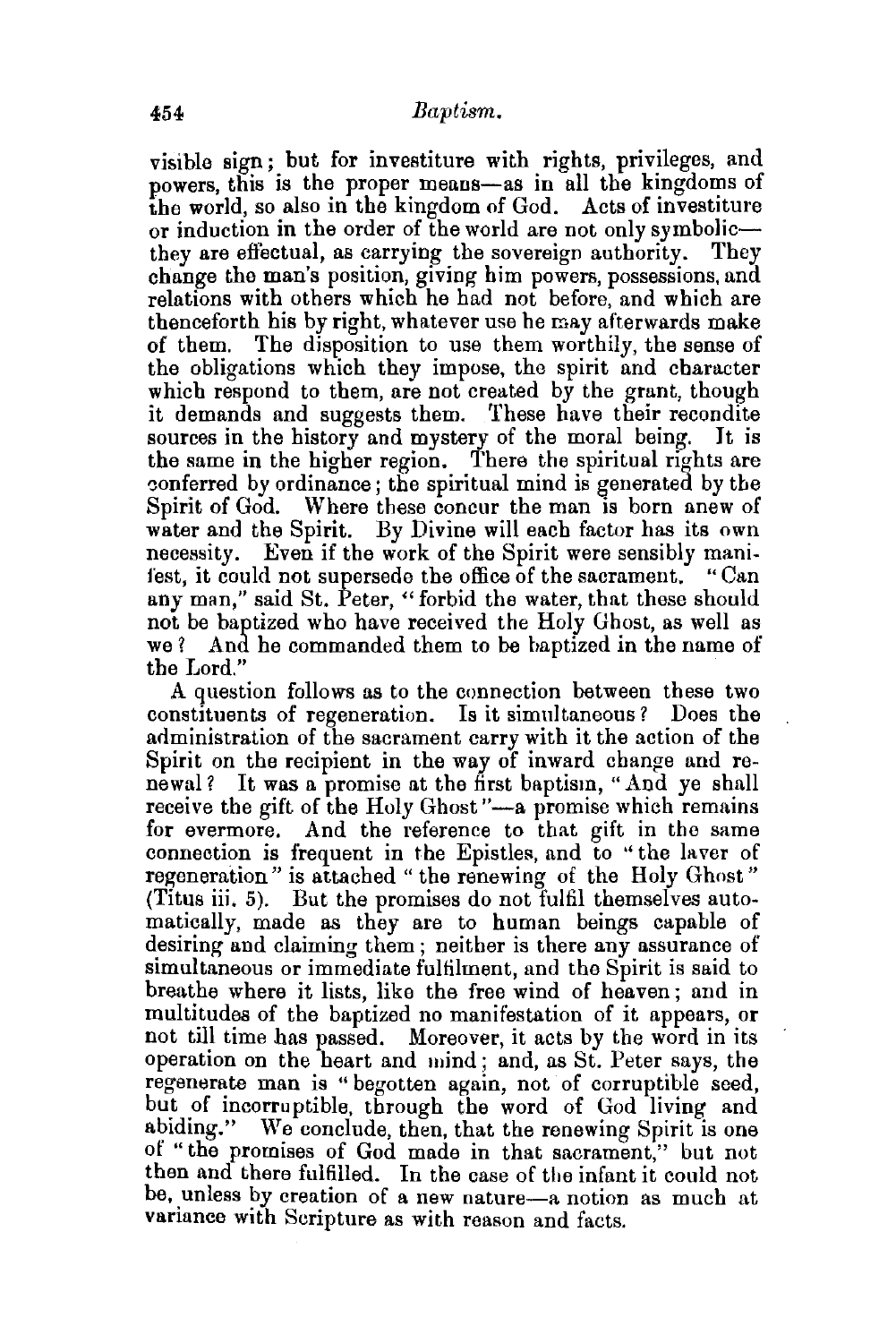In reading the strong statements in the Epistles we think of them as exemplified in typical instances of the time. There is the convert from heathenism, whom the Word has reached and conquered, with all the darkness of his life behind him, coming to baptism in " the repentance whereby he forsakes sin, and faith whereby he steadfastly believes the promises of God made to him in that sacrament." Forgiveness of sin, membership in Christ, adoption as a child of God, the gift of the Spirit, are not his when he descends into the water; they are his by right when he emerges from it. The grace of the sacrament is discerned, not in impressive circumstances, or even in conscious experiences, but in the effectual grant which the Divine institution conveys. So Luther strenuously insists against depreciators of the ordinance in his time, "using," as he says, "such twaddle as this: How shall a handful of water help the soul? Wilt thou take away the costly part which God has attached to it, and in which He has set it? For the kernel in the water is God's word or commandment, and God's name.... From thence it derives its nature and is called a sacrament, as St. Augustine teaches: ' Accedat verbum ad elementum et fit sacramentum.'... For through the Word it receives the power to become a washing of regeneration, as St. Paul calls it" ("The Greater Catechism : On Baptism ").

That single word of St. Paul's  $(\pi a\lambda \gamma \gamma \epsilon \nu \epsilon \sigma a)$  and another like word of St. Peter's  $(a\nu a\nu e\nu \nu \eta \sigma \nu s)$ , both intending the same metaphor, and fitly rendered by "regeneration," became in the Church familiar in their application to baptism as the sacrament of the new birth. So Justin Martyr, telling the Emperor how men were made Christians, after the mention of preceding confessions and devotions, concludes with the words : "Then are they led by us where there is water, and, in the manner of regeneration *(dvayevrness*), in which also we ourselves were regenerated, are they regenerated. For in the name of the Lord God, Father of all, and of our Saviour Jesus Christ, and the Holy Spirit, they then make the washing in the water" (Apol. i. 79).

But these general expressions take a more restricted meaning when we come to apply them to individual persons. Then the hypothetical element comes in-that which respects the spiritual state of the recipients. In regard to the earliest times the question scarcely occurs, on account of the securities which then existed. But even from the first there were doubtful characters, and later on, when manifold influences were at work, there was an ever-increasing number of cases in which baptism did not attest or create a regenerate condition of mind, as facts made manifest. Hence a sense of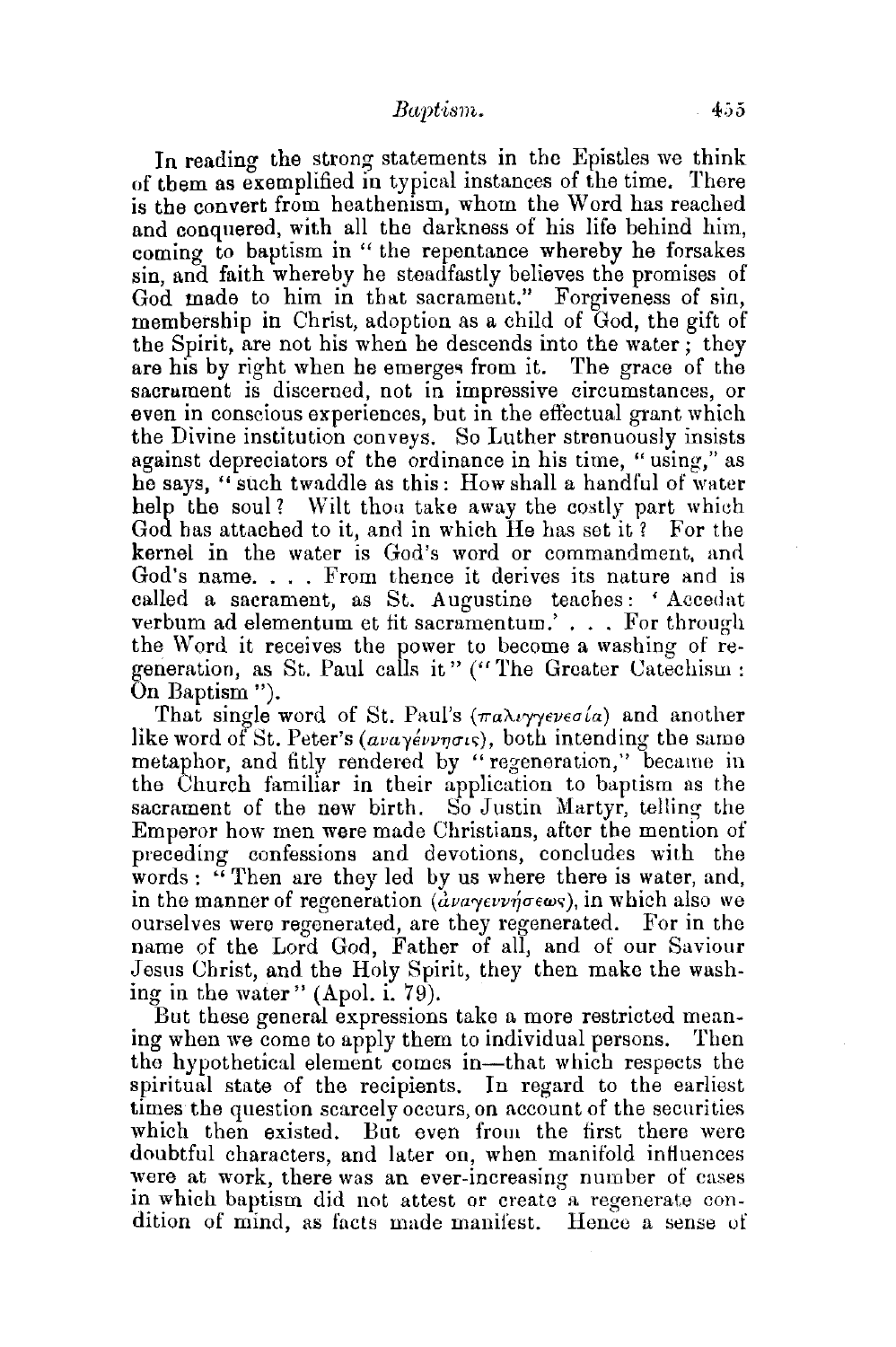the distinction between the grace proper to the sacrament and the spiritual condition of the recipient- the one a conveyance of the sure promises of God, the other inclusive of varieties and uncertainties in man. God judges the secrets of the heart; the Church only knows the man by his pro-<br>fession. The language of her offices is therefore in respect of The language of her offices is therefore in respect of the persons an assumption, in respect of the sacrament an assertion-on the one a judgment of charity, on the other a iudgment of faith.

Uf infant baptism, which practically concerns us, there is no need to speak particularly, since the view which has been taken of the whole subject allows an easy application to this branch of it. If the essential grace of the sacrament consists in the conferring of rights, powers, and relations, which by nature we cannot have, that is as possible for the child as for the man. It is so in the world-as in case of a legal adoption frequent in Eastern dynasties, infancy at the time is no bar to the validity of the Act. It is the same in the kingdom of God. If repentance and faith are required of those who come to be baptized, they are equally required of those who have been baptized; and if a defect of them in an adult at the time of baptism does not invalidate the sacrament for after-life, still less will incapacity for them in the child have that effect. In each case he inherits the promises when quickened into life by the baptism of the Spirit.

How or when it comes we know no law or prescription. The wind bloweth where it listeth in the mysterious world of mind and wilL Its breath may be present from earliest consciousness, or break upon the soul in partial and interrupted gusts, or gradually make its way through reasoned convictions and felt necessities, or come at some critical hour with sudden distinctness and irrevocable determination. But, whenever or however it comes, the effect is still the same—a conscious contact with God in living relations with the Father, the Son, and the Spirit, and in the character which these create. This mind is not of man; it is begotten of God. Without it, notwithstanding the birth of water, there is no real entering into the kingdom. The right of entrance has been given, but the mind that enters is not there; and the Lord's word remains a witness and a warning—" Marvel not that I said unto thee, Ye must be born anew.

Nothing has been said here of one important feature of the rite-the promise and vow of the person baptized. There was no need to speak of it, as, with all its fulness of meaning, it raises no doubtful questions. Only a caveat may be entered against a way of thinking which regards the promises of God and those of man in the aspect of  $\mathcal{F}$  a reciprocal con